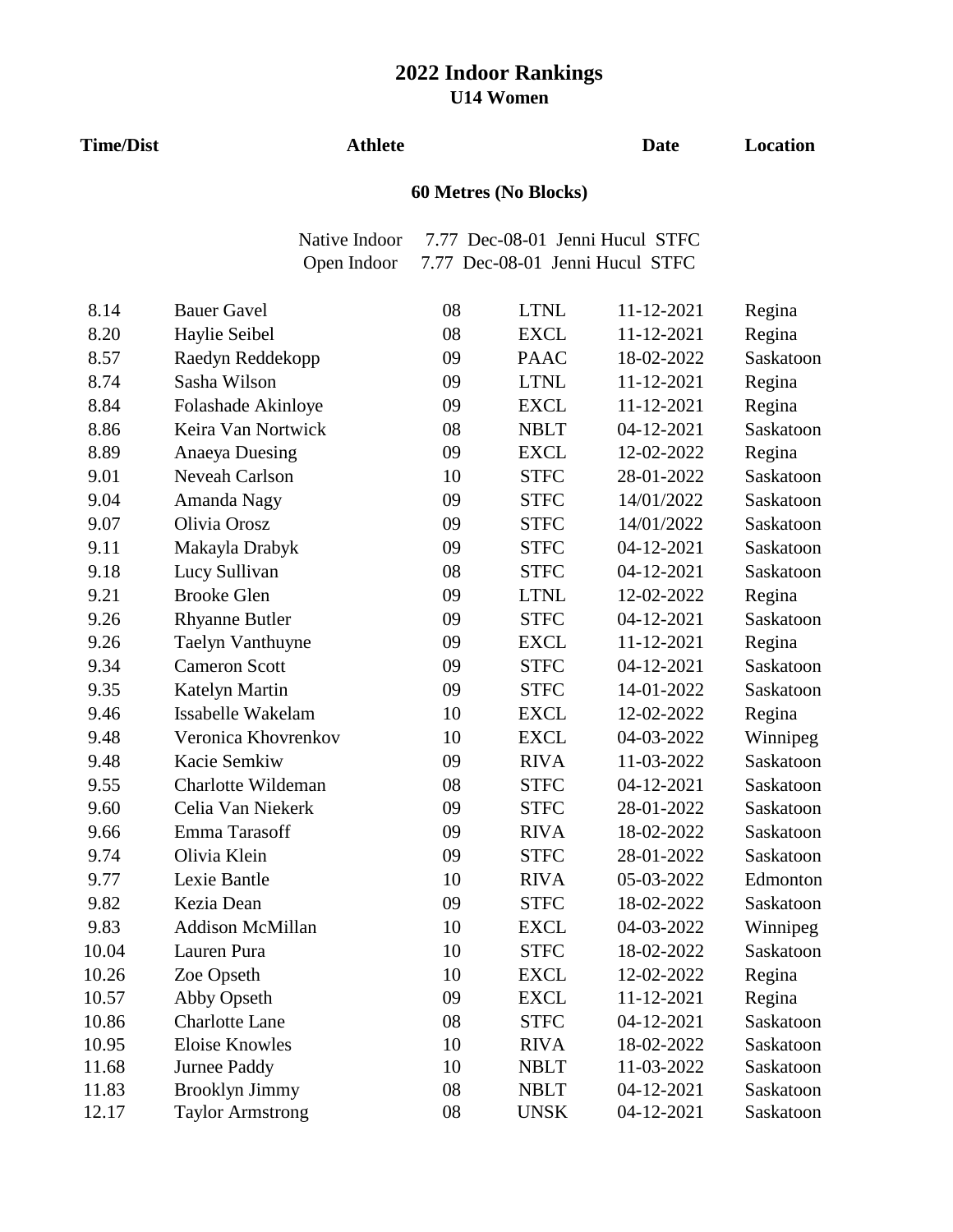| <b>Time/Dist</b> | <b>Athlete</b>               | <b>Date</b> | Location                                                               |            |           |
|------------------|------------------------------|-------------|------------------------------------------------------------------------|------------|-----------|
|                  | 150 Metres (No Blocks)       |             |                                                                        |            |           |
|                  | Native Indoor<br>Open Indoor |             | 19.71 Mar-7-15 Juleah Duesing QCS<br>19.71 Mar-7-15 Juleah Duesing QCS |            |           |
| 21.11            | Raedyn Reddekopp             | 09          | <b>PAAC</b>                                                            | 12-02-2022 | Regina    |
| 21.53            | Sasha Wilson                 | 09          | <b>LTNL</b>                                                            | 04-03-2022 | Winnipeg  |
| 22.83            | <b>Kate Ashton</b>           | 09          | <b>EXCL</b>                                                            | 12-02-2022 | Regina    |
| 23.72            | Taelyn Vanthuyne             | 09          | <b>EXCL</b>                                                            | 04-03-2022 | Winnipeg  |
| 23.74            | Issabelle Wakelam            | 10          | <b>EXCL</b>                                                            | 04-03-2022 | Winnipeg  |
| 23.79            | Veronica Khovrenkov          | 10          | <b>EXCL</b>                                                            | 12-02-2022 | Regina    |
| 25.89            | <b>Emersen West</b>          | 10          | <b>LTNL</b>                                                            | 12-02-2022 | Regina    |
|                  |                              |             | 600 Metres                                                             |            |           |
| 1:55.12          | Emma Harder                  | 09          | <b>NBLT</b>                                                            | 11-03-2022 | Saskatoon |
| 2:05.08          | <b>Kate Ashton</b>           | 09          | <b>EXCL</b>                                                            | 04-03-2022 | Winnipeg  |
| 2:06.96          | Zoe Opseth                   | 10          | <b>EXCL</b>                                                            | 04-03-2022 | Winnipeg  |
| 2:11.88          | Lexie Bantle                 | 10          | <b>RIVA</b>                                                            | 11-03-2022 | Saskatoon |
| 2:13.04          | <b>Emersen West</b>          | 10          | <b>LTNL</b>                                                            | 04-03-2022 | Winnipeg  |
| 2:14.44          | Emma Tarasoff                | 09          | <b>RIVA</b>                                                            | 05-03-2022 | Edmonton  |
|                  |                              |             |                                                                        |            |           |

#### **800 Metres**

#### Native Indoor 2:24.82 Dec-06-14 Natalia McCullough QCST Open Indoor 2:23.94 Mar-24-07 Jennifer Paul AB

| 2:45.03 | Emma Harder                | 09 | <b>NBLT</b> | 04-12-2021 | Saskatoon |
|---------|----------------------------|----|-------------|------------|-----------|
| 2:52.18 | <b>Hampton Lebell</b>      | 08 | <b>EXCL</b> | 11-12-2021 | Regina    |
| 2:54.42 | Kate Asthon                | 09 | <b>EXCL</b> | 12-02-2022 | Regina    |
| 2:56.46 | <b>Brooklyn Moore</b>      | 10 | <b>LTNL</b> | 12-02-2022 | Regina    |
| 2:58.59 | Zoe Opseth                 | 10 | <b>EXCL</b> | 12-02-2022 | Regina    |
| 2:59.01 | Elan Pacholka              | 08 | <b>LTNL</b> | 11-12-2021 | Saskatoon |
| 2:59.52 | <b>Madison Moore</b>       | 10 | <b>LTNL</b> | 12-02-2022 | Regina    |
| 3:11.29 | Lexie Bantle               | 10 | <b>RIVA</b> | 18-02-2022 | Saskatoon |
| 3:11.88 | Thinuli Kudalugodaarachchi | 09 | <b>UNSK</b> | 12-02-2022 | Regina    |
| 3:14.66 | Mia Verreault              | 10 | <b>STFC</b> | 18-02-2022 | Saskatoon |
| 3:23.96 | Amie To                    | 09 | <b>EXCL</b> | 12-02-2022 | Regina    |
| 3:55.29 | Kenya Fessler              | 10 | <b>LTNL</b> | 12-02-2022 | Regina    |
|         |                            |    |             |            |           |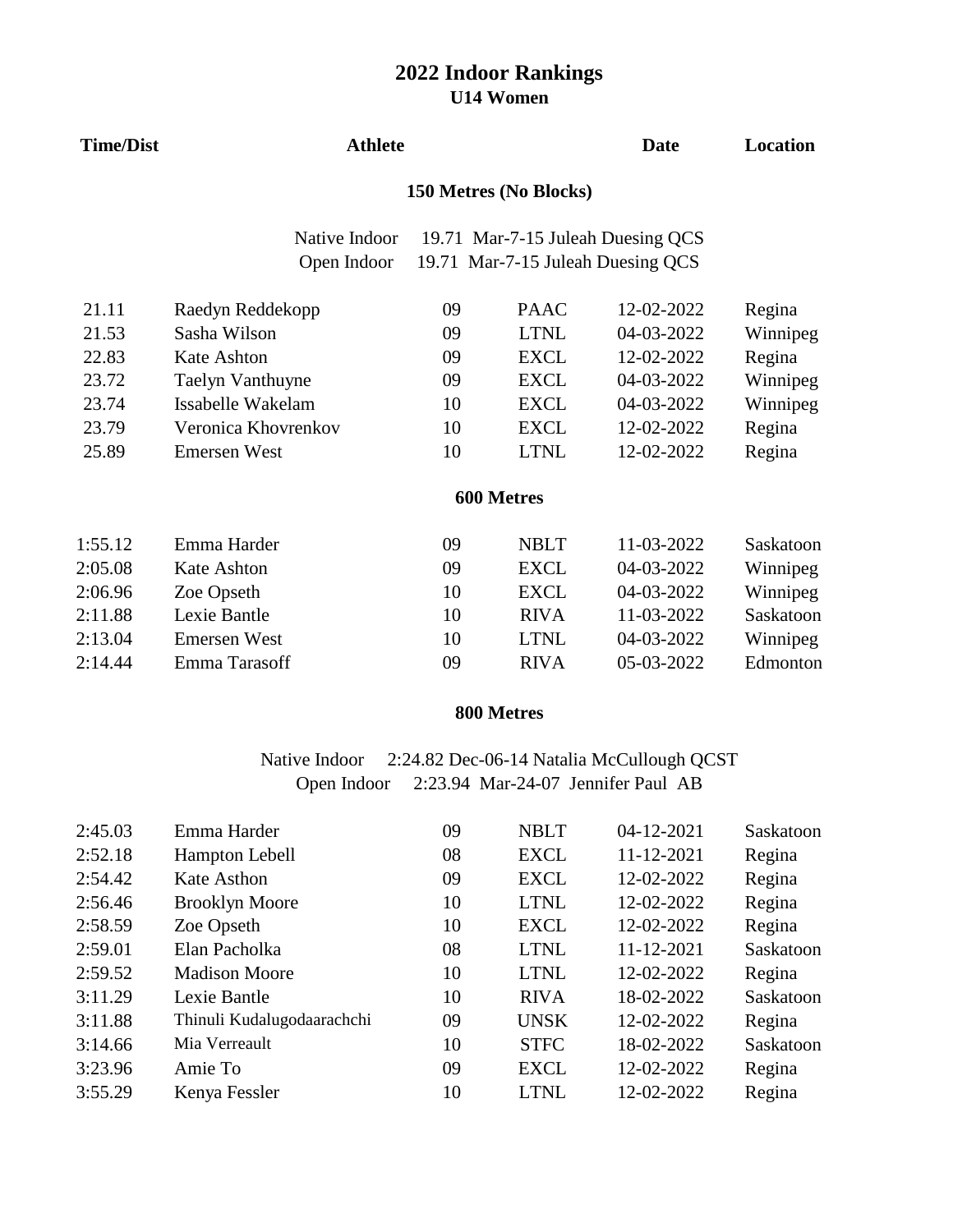| <b>Time/Dist</b> | <b>Athlete</b>        | <b>Date</b> | Location    |                                        |           |  |
|------------------|-----------------------|-------------|-------------|----------------------------------------|-----------|--|
|                  | 1200 Metres           |             |             |                                        |           |  |
|                  | Native Indoor         |             |             | 3:51.90 Feb-12-17 Molly Lakustiak RMSC |           |  |
|                  | Open Indoor           |             |             | 3:51.90 Dec-02-17 Molly Lakustiak RMSC |           |  |
| 4:09.79          | Emma Skolney          | 09          | <b>EXCL</b> | 12-02-2022                             | Regina    |  |
| 4:30.19          | Olivia Trann          | 09          | <b>PAAX</b> | 28-01-2022                             | Saskatoon |  |
| 4:34.62          | <b>Hailey Roney</b>   | 09          | <b>MJRT</b> | 11-12-2021                             | Regina    |  |
| 4:43.90          | <b>Brooklyn Moore</b> | 10          | <b>LTNL</b> | 12-02-2022                             | Regina    |  |
| 4:50.11          | <b>Madison Moore</b>  | 10          | <b>LTNL</b> | 12-02-2022                             | Regina    |  |
| 4:53.63          | Kate Ashton           | 09          | <b>EXCL</b> | 04-03-2022                             | Winnipeg  |  |
| 4:57.21          | <b>Emersen West</b>   | 10          | <b>LTNL</b> | 04-03-2022                             | Winnipeg  |  |
| 5:32.81          | Amie To               | 09          | <b>EXCL</b> | 12-02-2022                             | Regina    |  |
|                  |                       |             |             |                                        |           |  |

#### **60m Hurdles .76m (No Blocks)**

Native Indoor 9.46 Feb-20-98 Janine Polischuk RAT Open Indoor 9.46 Feb-20-98 Janine Polischuk RAT

| 10.78 | Charlotte Wildeman    | 08 | <b>STFC</b> | 04-12-2021 | Saskatoon |
|-------|-----------------------|----|-------------|------------|-----------|
| 10.95 | Makayla Drabyk        | 09 | <b>STFC</b> | 04-12-2021 | Saskatoon |
| 11.13 | Amanda Nagy           | 09 | <b>STFC</b> | 14-01-2022 | Saskatoon |
| 11.31 | <b>Katelyn Martin</b> | 09 | <b>STFC</b> | 04-12-2021 | Saskatoon |
| 11.46 | Olivia Orosz          | 09 | <b>STFC</b> | 14-01-2022 | Saskatoon |
| 11.51 | Adrianna Schmidt      | 09 | <b>STFC</b> | 04-12-2021 | Saskatoon |
| 11.52 | <b>Rhyanne Butler</b> | 09 | <b>STFC</b> | 04-12-2021 | Saskatoon |
| 11.67 | <b>Brynn Anderson</b> | 10 | <b>STFC</b> | 18-02-2022 | Saskatoon |
| 12.18 | Kacie Semkiw          | 09 | <b>RIVA</b> | 11-03-2022 | Saskatoon |
| 14.28 | Emma Tarasoff         | 09 | <b>RIVA</b> | 11-03-2022 | Saskatoon |
| 14.97 | Lexie Bantle          | 10 | <b>RIVA</b> | 12-02-2022 | Regina    |

#### **High Jump**

| Native Indoor | 1.66m Dec-29-75 Michelle Dunlop YLTC |
|---------------|--------------------------------------|
| Open Indoor   | 1.66m Dec-29-75 Michelle Dunlop YLTC |

| Olivia Orosz   | 09 | <b>STFC</b> | 28-01-2022 | Saskatoon |
|----------------|----|-------------|------------|-----------|
| Amanda Nagy    | 09 | <b>STFC</b> | 28-01-2022 | Saskatoon |
| Katelyn Martin | 09 | <b>STFC</b> | 28-01-2022 | Saskatoon |
| Kate Ashton    | 09 | EXCL        | 12-02-2022 | Regina    |
| Lexie Bantle   | 10 | <b>RIVA</b> | 12-02-2022 | Regina    |
|                |    |             |            |           |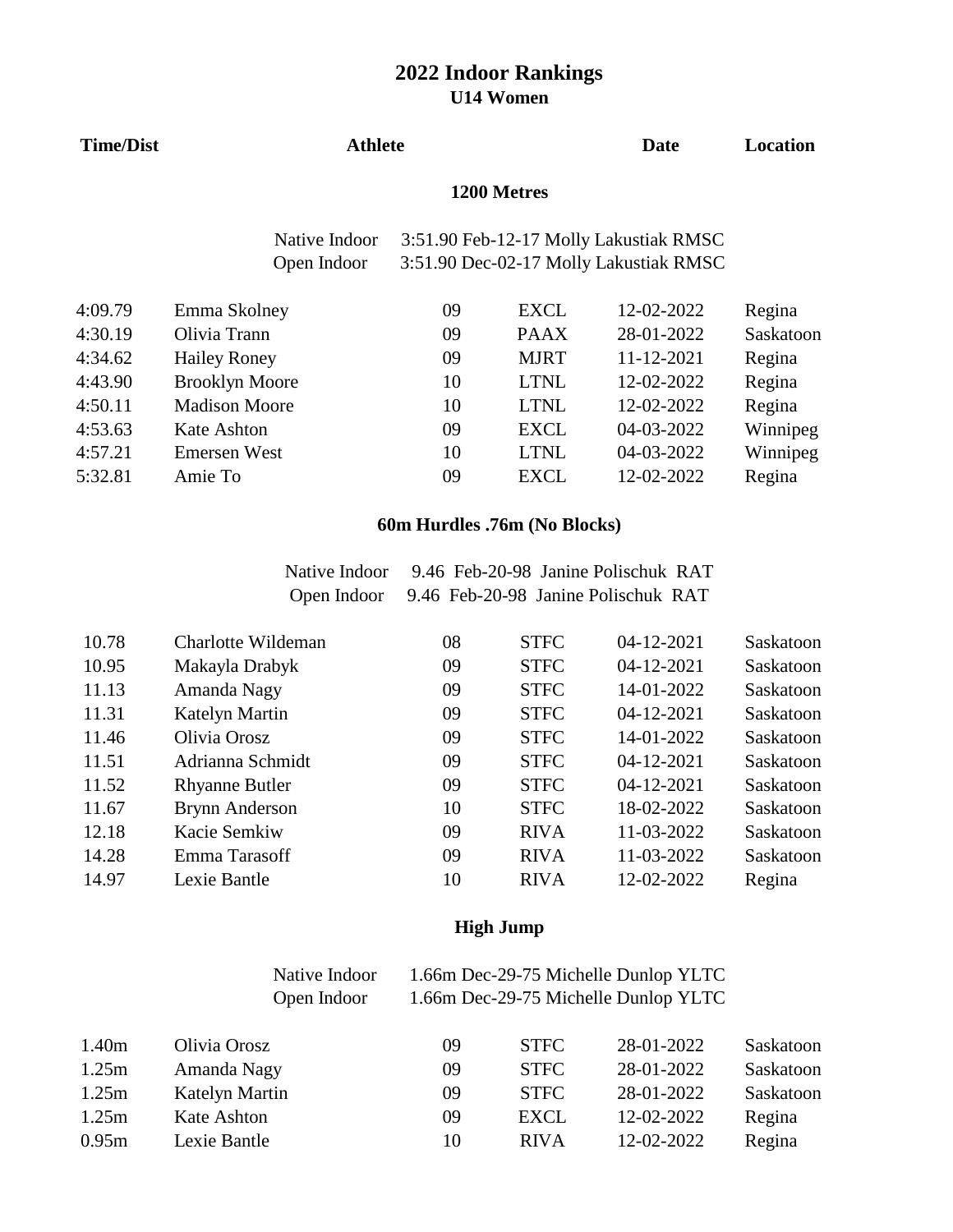| <b>Time/Dist</b>  |                              | <b>Athlete</b> |                    |                                                                              |           |  |  |  |
|-------------------|------------------------------|----------------|--------------------|------------------------------------------------------------------------------|-----------|--|--|--|
|                   | <b>Long Jump</b>             |                |                    |                                                                              |           |  |  |  |
|                   | Native Indoor<br>Open Indoor |                |                    | 5.06m Dec-05-98 Janine Polischuk RAT<br>5.06m Dec-05-98 Janine Polischuk RAT |           |  |  |  |
|                   |                              |                |                    |                                                                              |           |  |  |  |
| 4.76m             | Haylie Seibel                | 08             | <b>EXCL</b>        | 11-12-2021                                                                   | Regina    |  |  |  |
| 4.53m             | <b>Bauer Gavel</b>           | 08             | <b>LTNL</b>        | 11-12-2021                                                                   | Regina    |  |  |  |
| 4.18m             | Sasha Wilson                 | 09             | <b>UNSK</b>        | 04-03-2022                                                                   | Winnipeg  |  |  |  |
| 4.06m             | Kate Ashton                  | 09             | <b>EXCL</b>        | 12-02-2022                                                                   | Regina    |  |  |  |
| 3.99m             | Amanda Nagy                  | 09             | <b>STFC</b>        | 28-01-2022                                                                   | Saskatoon |  |  |  |
| 3.96m             | Raedyn Reddekopp             | 09             | <b>PAAC</b>        | 18-02-2022                                                                   | Saskatoon |  |  |  |
| 3.87m             | Olivia Orosz                 | 09             | <b>STFC</b>        | 28-01-2022                                                                   | Saskatoon |  |  |  |
| 3.80m             | Celia Van Niekerk            | 09             | <b>STFC</b>        | 28-01-2022                                                                   | Saskatoon |  |  |  |
| 3.79m             | Elan Pacholka                | 08             | <b>LTNL</b>        | 11-12-2021                                                                   | Regina    |  |  |  |
| 3.68m             | <b>Katelyn Martin</b>        | 09             | <b>STFC</b>        | 28-01-2022                                                                   | Saskatoon |  |  |  |
| 3.63m             | <b>Anaeya Duesing</b>        | 09             | <b>EXCL</b>        | 12-02-2022                                                                   | Regina    |  |  |  |
| 3.59m             | Taelyn Vanthuyne             | 09             | <b>EXCL</b>        | 11-12-2021                                                                   | Regina    |  |  |  |
| 3.56m             | Folashade Okinloye           | 09             | <b>EXCL</b>        | 11-12-2021                                                                   | Regina    |  |  |  |
| 3.52m             | Nevaeh Carlson               | 10             | <b>STFC</b>        | 28-01-2022                                                                   | Saskatoon |  |  |  |
| 3.51 <sub>m</sub> | Issabelle Wakelam            | 10             | <b>EXCL</b>        | 12-02-2022                                                                   | Regina    |  |  |  |
| 3.39m             | <b>Brooke Glen</b>           | 09             | <b>LTNL</b>        | 12-02-2022                                                                   | Regina    |  |  |  |
| 3.33m             | <b>Addison McMillan</b>      | 10             | <b>EXCL</b>        | 04-03-2022                                                                   | Winnipeg  |  |  |  |
| 3.31 <sub>m</sub> | Veronica Khovrenkov          | 10             | <b>EXCL</b>        | 12-02-2022                                                                   | Regina    |  |  |  |
| 3.25m             | Lexie Bantle                 | 10             | <b>RIVA</b>        | 05-03-2022                                                                   | Edmonton  |  |  |  |
| 3.19m             | Zoe Opseth                   | 10             | <b>EXCL</b>        | 12-02-2022                                                                   | Regina    |  |  |  |
| 3.13m             | Mia Verreault                | 10             | <b>STFC</b>        | 18-02-2022                                                                   | Saskatoon |  |  |  |
| 2.94m             | Emma Tarasoff                | 09             | <b>RIVA</b>        | 05-03-2022                                                                   | Edmonton  |  |  |  |
| 2.66m             | Abby Opseth                  | 09             | <b>EXCL</b>        | 11-12-2021                                                                   | Regina    |  |  |  |
| 2.38m             | Kezia Dean                   | 09             | <b>STFC</b>        | 28-01-2022                                                                   | Saskatoon |  |  |  |
| 2.09m             | <b>Eloise Knowles</b>        | 10             | <b>RIVA</b>        | 18-02-2022                                                                   | Saskatoon |  |  |  |
|                   |                              |                | <b>Triple Jump</b> |                                                                              |           |  |  |  |
| 10.06m            | Haylie Seibel                | 08             | <b>EXCL</b>        | 11-12-2021                                                                   | Regina    |  |  |  |

7.60m Issabelle Wakelam 10 EXCL 04-03-2022 Winnipeg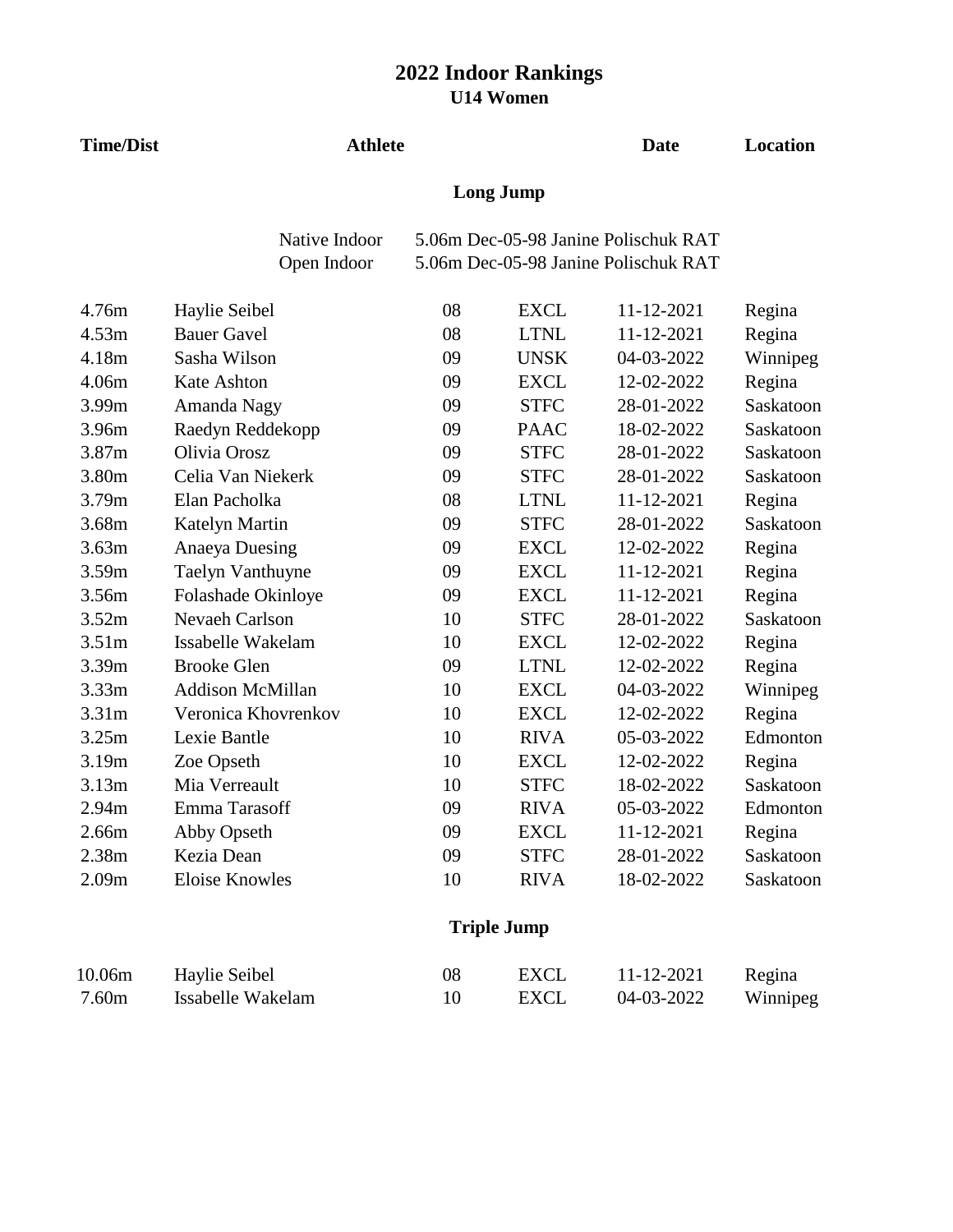**Date Location**

|                   |                         |    | <b>Shot Put 3kg</b> |                                       |           |
|-------------------|-------------------------|----|---------------------|---------------------------------------|-----------|
|                   | Native Indoor           |    |                     | 11.16m Dec-17-16 Melissa Crowdis YLTC |           |
|                   | Open Indoor             |    |                     | 11.16m Dec-17-16 Melissa Crowdis YLTC |           |
| 8.04m             | Raedyn Reddekopp        | 09 | <b>PAAC</b>         | 12-02-2022                            | Regina    |
| 7.87m             | Elan Pacholka           | 08 | <b>LTNL</b>         | 11-12-2021                            | Regina    |
| 7.72m             | <b>Bauer Gavel</b>      | 08 | <b>LTNL</b>         | 11-12-2021                            | Regina    |
| 7.31 <sub>m</sub> | <b>Katelyn Martin</b>   | 09 | <b>STFC</b>         | 28-01-2022                            | Saskatoon |
| 7.09 <sub>m</sub> | Celia Van Niekerk       | 09 | <b>STFC</b>         | 28-01-2022                            | Saskatoon |
| 6.91m             | Kezia Dean              | 09 | <b>STFC</b>         | 28-01-2022                            | Saskatoon |
| 6.73m             | Sasha Wilson            | 09 | <b>UNSK</b>         | 11-12-2021                            | Regina    |
| 6.63m             | <b>Cameron Scott</b>    | 09 | <b>STFC</b>         | 28-01-2022                            | Saskatoon |
| 6.33m             | Nevaeh Carlson          | 10 | <b>STFC</b>         | 28-01-2022                            | Saskatoon |
| 6.08m             | <b>Anaeya Duesing</b>   | 09 | <b>EXCL</b>         | 12-02-2022                            | Regina    |
| 5.50m             | Olivia Klein            | 09 | <b>STFC</b>         | 28-01-2022                            | Saskatoon |
| 5.47m             | Issabelle Wakelam       | 10 | <b>EXCL</b>         | 12-02-2022                            | Regina    |
| 5.08m             | Taelyn Vanthuyne        | 09 | <b>EXCL</b>         | 11-12-2021                            | Regina    |
| 5.06m             | <b>Addison McMillan</b> | 10 | <b>EXCL</b>         | 12-02-2022                            | Regina    |
| 5.01m             | Lexie Bantle            | 10 | <b>RIVA</b>         | 12-02-2022                            | Regina    |
| 4.79m             | Abby Opseth             | 09 | <b>EXCL</b>         | 11-12-2021                            | Regina    |
| 4.70m             | <b>Brynn Anderson</b>   | 10 | <b>STFC</b>         | 18-02-2022                            | Saskatoon |
| 4.38m             | Veronica Khovrenkov     | 10 | <b>EXCL</b>         | 12-02-2022                            | Regina    |
| 4.30m             | <b>Brooke Glen</b>      | 09 | <b>LTNL</b>         | 12-02-2022                            | Regina    |
| 4.29m             | Amelia Paddy            | 10 | <b>NBLT</b>         | 12-02-2022                            | Regina    |
| 4.13m             | Emma Tarasoff           | 09 | <b>RIVA</b>         | 05-03-2022                            | Edmonton  |
| 4.07m             | Folashade Akinloye      | 09 | <b>EXCL</b>         | 11-12-2021                            | Regina    |
| 3.63m             | Zoe Opseth              | 10 | <b>EXCL</b>         | 12-02-2022                            | Regina    |

**Athlete**

**Time/Dist**

#### **Speed Triathlon**

| 1347 | Raedyn Reddekopp        | 09 | <b>PAAC</b> | 12-02-2022 | Regina |
|------|-------------------------|----|-------------|------------|--------|
| 1215 | Sasha Wilson            | 09 | <b>LTNL</b> | 12-02-2022 | Regina |
| 1098 | Anaeya Duesing          | 09 | <b>EXCL</b> | 12-02-2022 | Regina |
| 894  | Issabelle Wakelam       | 10 | <b>EXCL</b> | 12-02-2022 | Regina |
| 856  | <b>Brooke Glen</b>      | 09 | <b>LTNL</b> | 12-02-2022 | Regina |
| 780  | Veronica Khovrenkov     | 10 | <b>EXCL</b> | 12-02-2022 | Regina |
| 654  | <b>Addison McMillan</b> | 10 | <b>EXCL</b> | 12-02-2022 | Regina |
| 548  | Zoe Opseth              | 10 | <b>EXCL</b> | 12-02-2022 | Regina |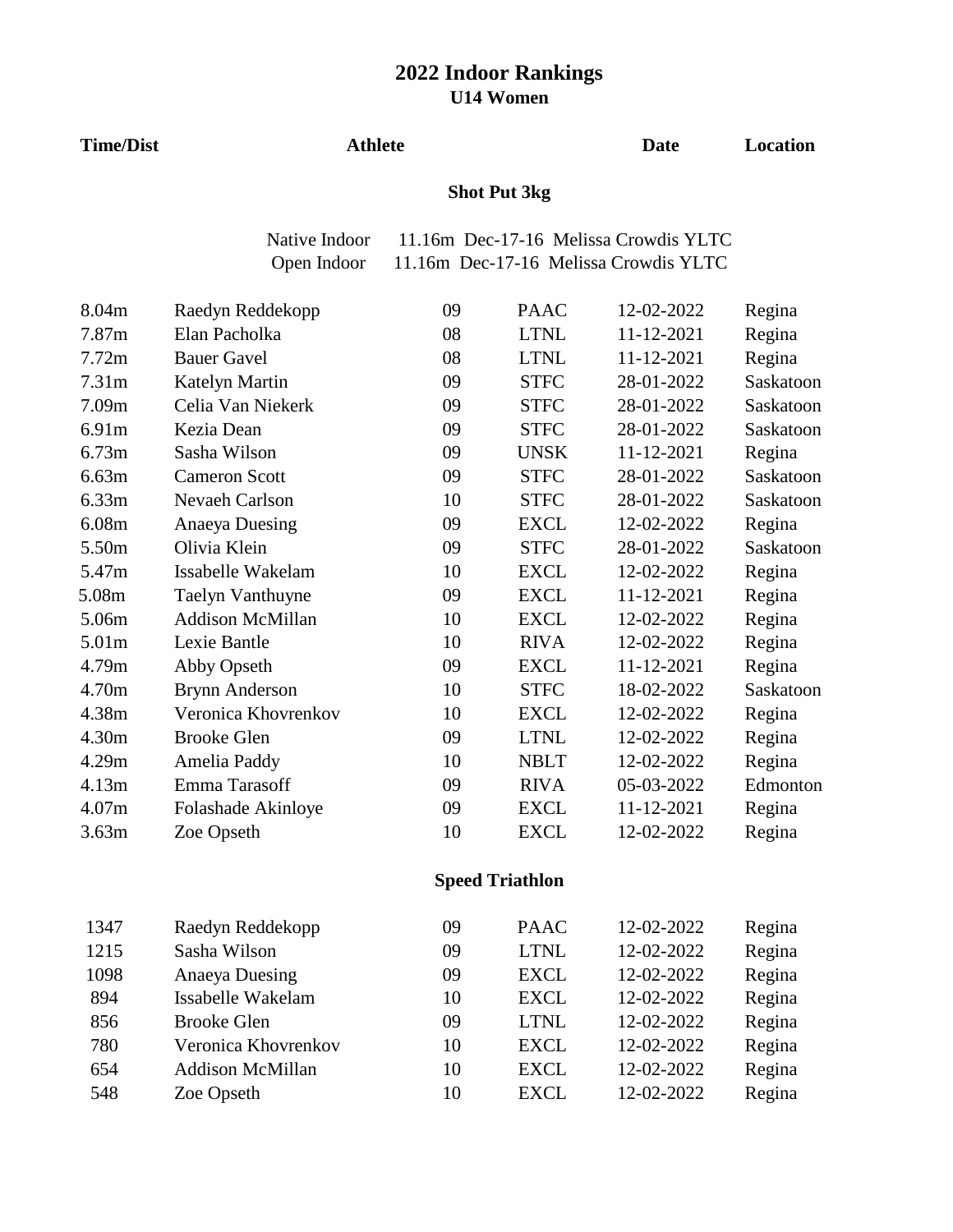| <b>Time/Dist</b> |               | <b>Athlete</b> |    |                            | Date       | Location |
|------------------|---------------|----------------|----|----------------------------|------------|----------|
|                  |               |                |    | <b>Endurance Triathlon</b> |            |          |
| 573              | Lexie Bantle  |                | 10 | <b>RIVA</b>                | 12-02-2022 | Regina   |
|                  |               |                |    | <b>Tetrathlon</b>          |            |          |
| 676              | Lexie Bantle  |                | 10 | <b>RIVA</b>                | 05-03-2022 | Edmonton |
| 623              | Emma Tarasoff |                | 09 | <b>RIVA</b>                | 05-03-2022 | Edmonton |